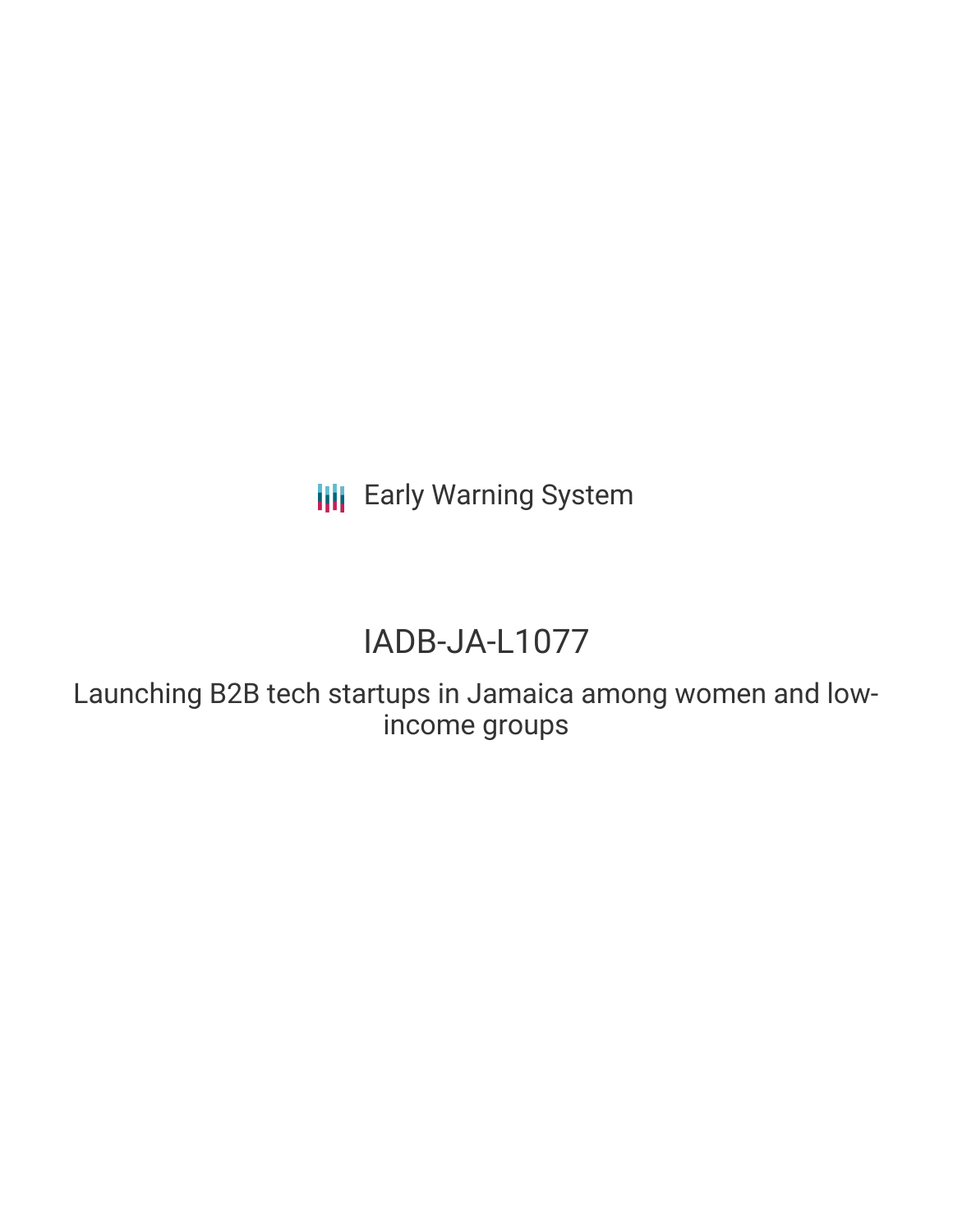

# Early Warning System Launching B2B tech startups in Jamaica among women and low-income groups

## **Quick Facts**

| <b>Countries</b>               | Jamaica                                |
|--------------------------------|----------------------------------------|
| <b>Financial Institutions</b>  | Inter-American Development Bank (IADB) |
| <b>Status</b>                  | Proposed                               |
| <b>Bank Risk Rating</b>        |                                        |
| <b>Investment Type(s)</b>      | Loan                                   |
| <b>Investment Amount (USD)</b> | $$0.75$ million                        |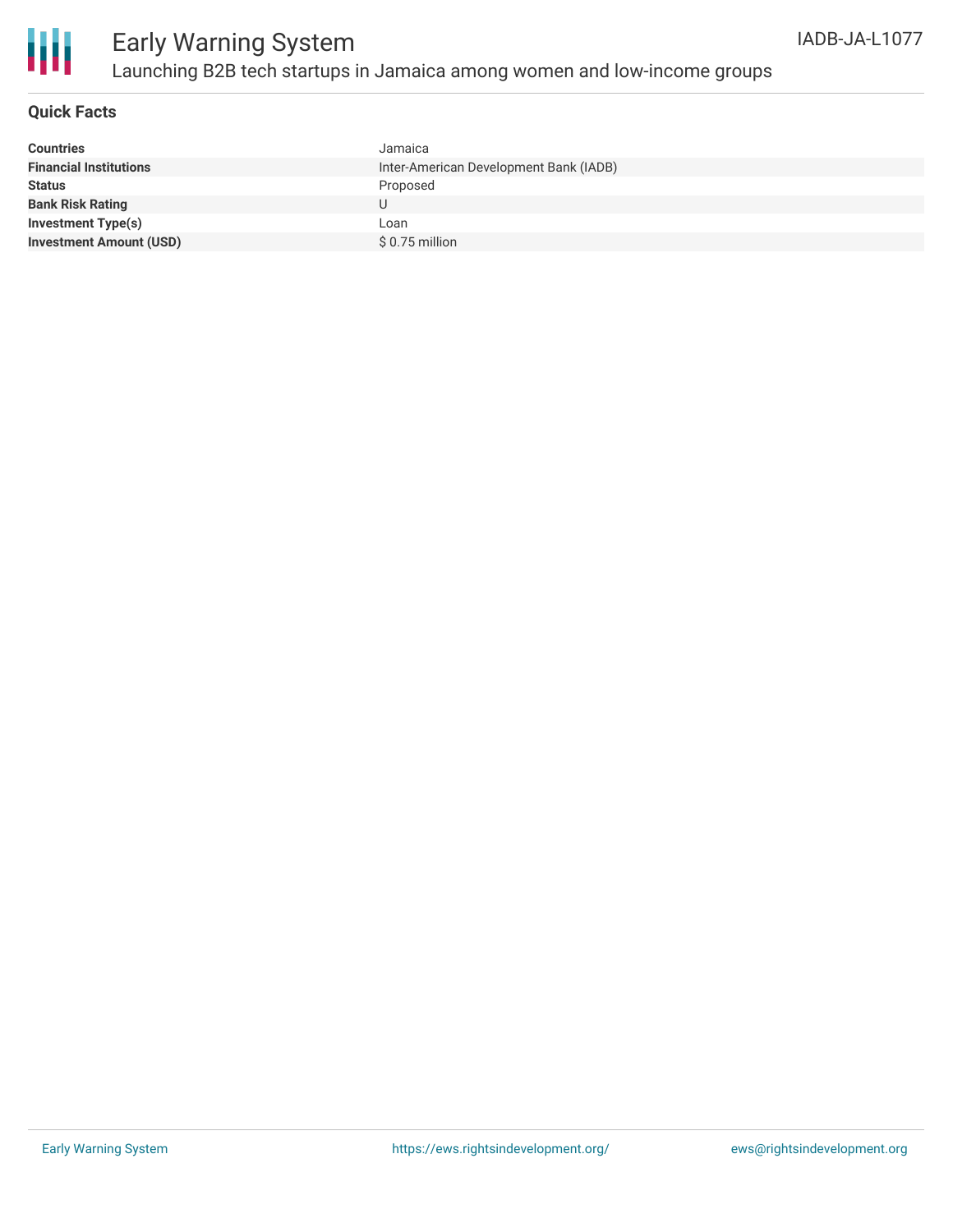

## **Project Description**

None provided at the time of disclosure.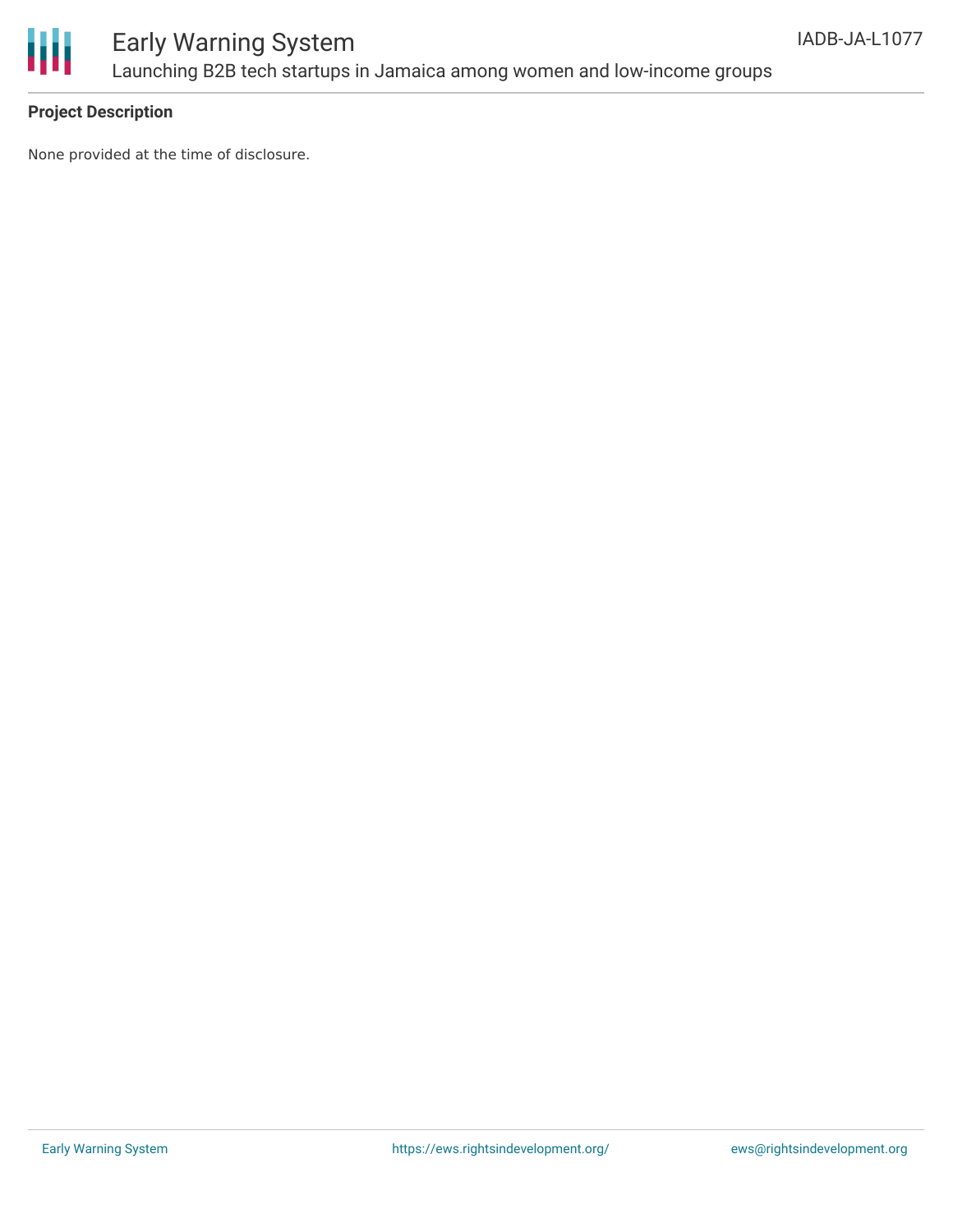

# Early Warning System Launching B2B tech startups in Jamaica among women and low-income groups

## **Investment Description**

• Inter-American Development Bank (IADB)